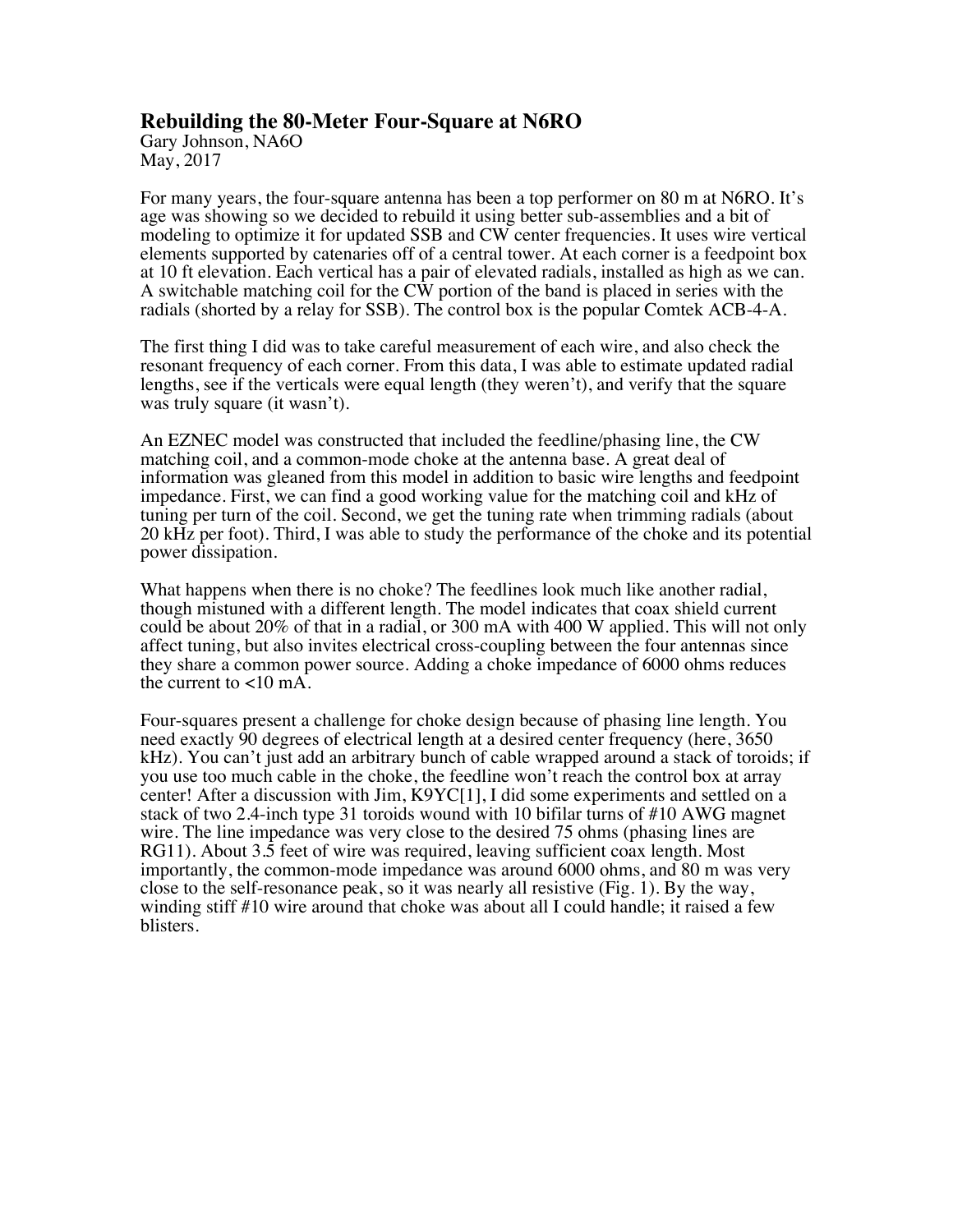

**Figure 1.** Common-mode impedance of the choke was pleasingly high and almost purely resistive in the 80-meter band.

An often-ignored concern with any common-mode choke is power dissipation. A highlyunbalanced antenna run at high power is a recipe for the *Flaming Balun* award. Fortunately, the vertical antennas in this application are fairly well balanced. EZNEC showed that under the expect range of operating frequencies and powers, less than 1 W would be dissipated. With unequal radials (off by 2 ft), it increases to 1.5 W. Only with a very short vertical element or a damaged antenna does dissipation become excessive.

Just to be sure, I did a temperature test on an actual choke. I wrapped it with a long length of #28 magnet wire to serve as a dc-powered heating element, placed it inside a closed container, and measured temperature rise. With 5 W continuous (Fig. 2), I would say there is little danger of destruction nor of reaching the curie point, 130 degC. Another test was run at a rather extreme 30 W (Fig. 3). This was headed for trouble, reaching 70 degC in 13 minutes before I uncovered it, after which it seemed to settle at 65 degC. So here we have some practical data. My final decision was to add vents to the enclosure, considering the fact that the matching coil and relay coil also dissipate a few watts.



**Figure 2.** Choke temperature rise with 5 W dissipation. Looks safe enough.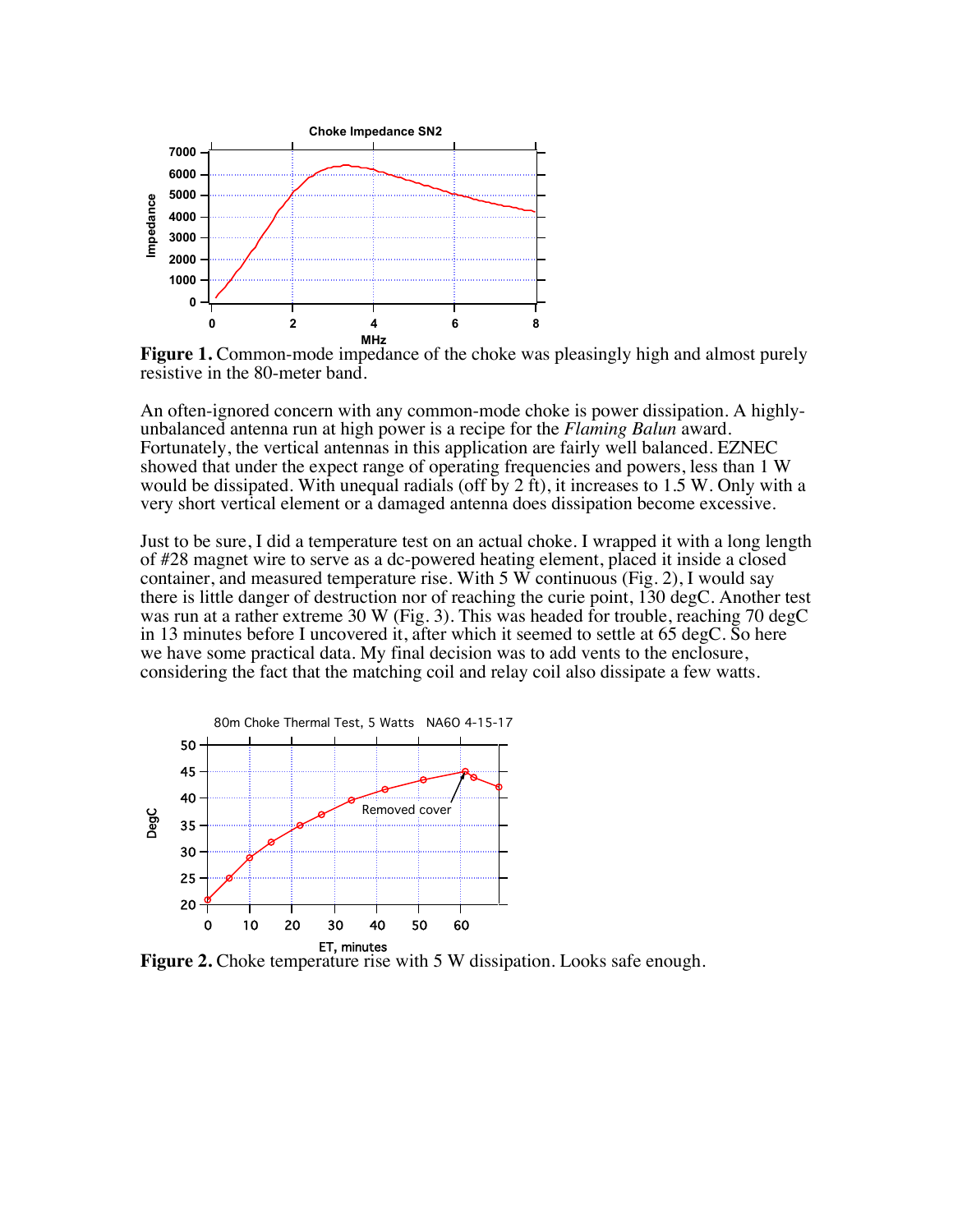

**Figure 3.** Choke temperature rise with 30 W dissipation. This could be trouble...

Components were assembled into a very rugged 6x6x4 inch plastic electrical enclosure, using all stainless and brass hardware (Fig. 4). Junction boxes of this type are available at home centers in a variety of sizes and are not expensive considering their overall quality. A static bleed resistor was added across the antenna. Yes, the SO-239 is genuine Amphenol. All components were high-pot tested to 1.4 kV.



**Figure 4.** One of the four enclosures. This is what we call CONTEST-READY hardware.

The next step was to fabricate matched phasing lines from RG11. Since the objective is a 90-degree phase shift including the cable, choke, and everything else in the box, that is the configuration I tested end-to-end. By measuring all of that on my N2PK VNA in transmission mode, each set was matched within 0.1 degree at 3650 kHz. That should be good enough! The good news about making my own phasing lines is that I was able to install Kellem grips at each end to that the cables would not sustain damage when suspended  $(Fig. 5)$ .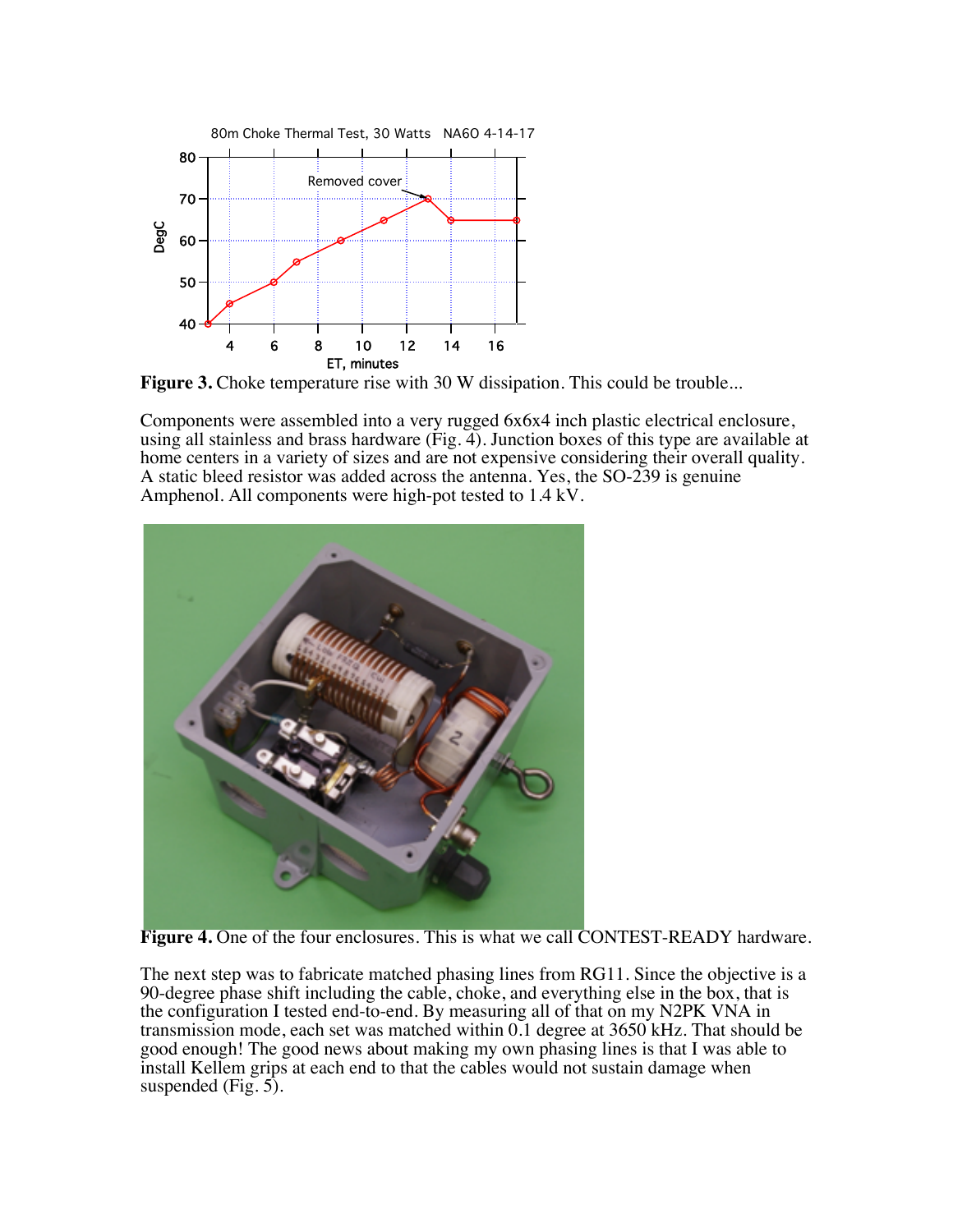Another run of wire is required to supply 12 VDC to the relay. For this I used 2 conductor direct-burial sprinkler cable. This stuff is cheap (\$108 for 1000 ft on Ebay, \$150 at Home Depot), and its polyethylene jacket will last forever. You can get it with up to 10 conductors (#18 AWG solid). Highly recommended for basic control lines like this.



**Figure 5.** Antenna box installed. Feedlines have nice strain reliefs. This should hold up well. If only the wires would survive all that flexing the wind.

At last it was installation time. I am most grateful to Lee, KI6OY, for helping me out in the sun and wind (Figs 6, 7). It took us about 15 hours over two days to complete the project with about half the time spent repairing and adjusting radial lengths. An antenna analyzer was clipped directly to the wire elements, making it easy to find resonance  $(reactance = 0)$  without any external loading effects from the box or cables. Based on measurements on the previous array, we knew that the individual verticals needed to resonate 50 kHz below the combined array frequency, and that turned out to be right on.

Regarding possible improvements, currently only two radials are installed at each antenna which probably increases ground losses [2]. At least four and preferably six radials would likely put us at a sweet spot. But this is a practical tradeoff versus the challenge of providing many more radial supports high enough for the tractor to pass under when mowing. We also noted ongoing corrosion of the copper inside the THHN pvc/nylon insulation. This undoubtedly adds resistive loss and may worsen over time. Wholesale replacement was not on our agenda but as time and money permit it is a worthwhile maintenance activity.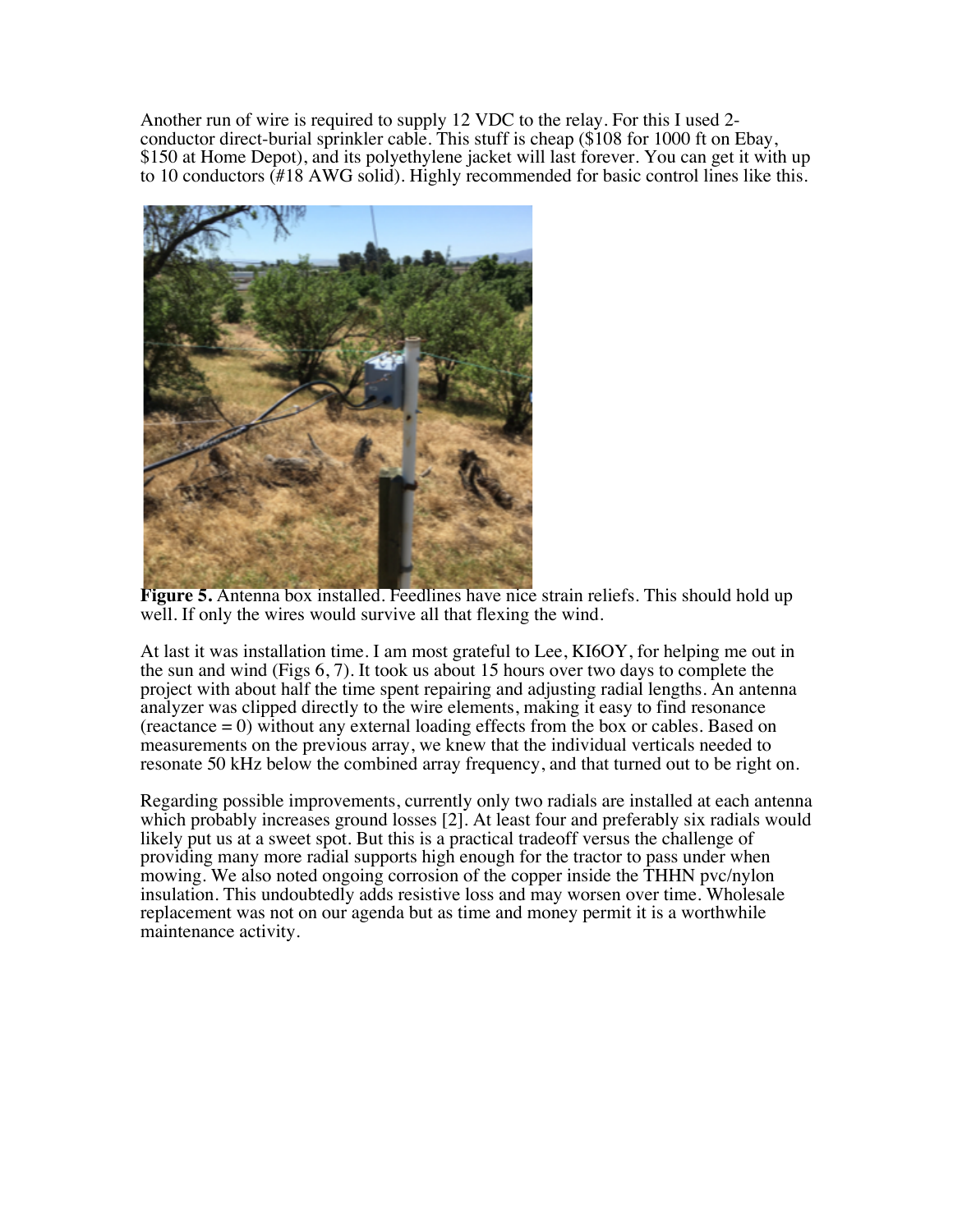

**Figure 6.** One corner needed its position adjusted, and a new 4x4 support. Here, Gary earns his PhD (Post Hole Digger).



**Figure 7.** Lee tends to the Comtex box. SO-239s get a coat of Dow DC4 dielectric grease, and a good tightening.

Heading to the shack for the smoke test, array resonance for SSB and CW was exactly as predicted and no further adjustments were required. Bandwidth, based on 10% dump power, was almost 300 kHz for each band setting. I believe the reason that it tuned so well was that I used the antenna terminals (the wire ends) as the reference plane for phasing line matching, antenna tuning, and all the modeling work. Ken, N6RO, has been giving it a workout and reports that directivity is excellent and receive performance is better than the nearby wire quads. This installation should have a long service life, give or take a few wires that break in the wind.